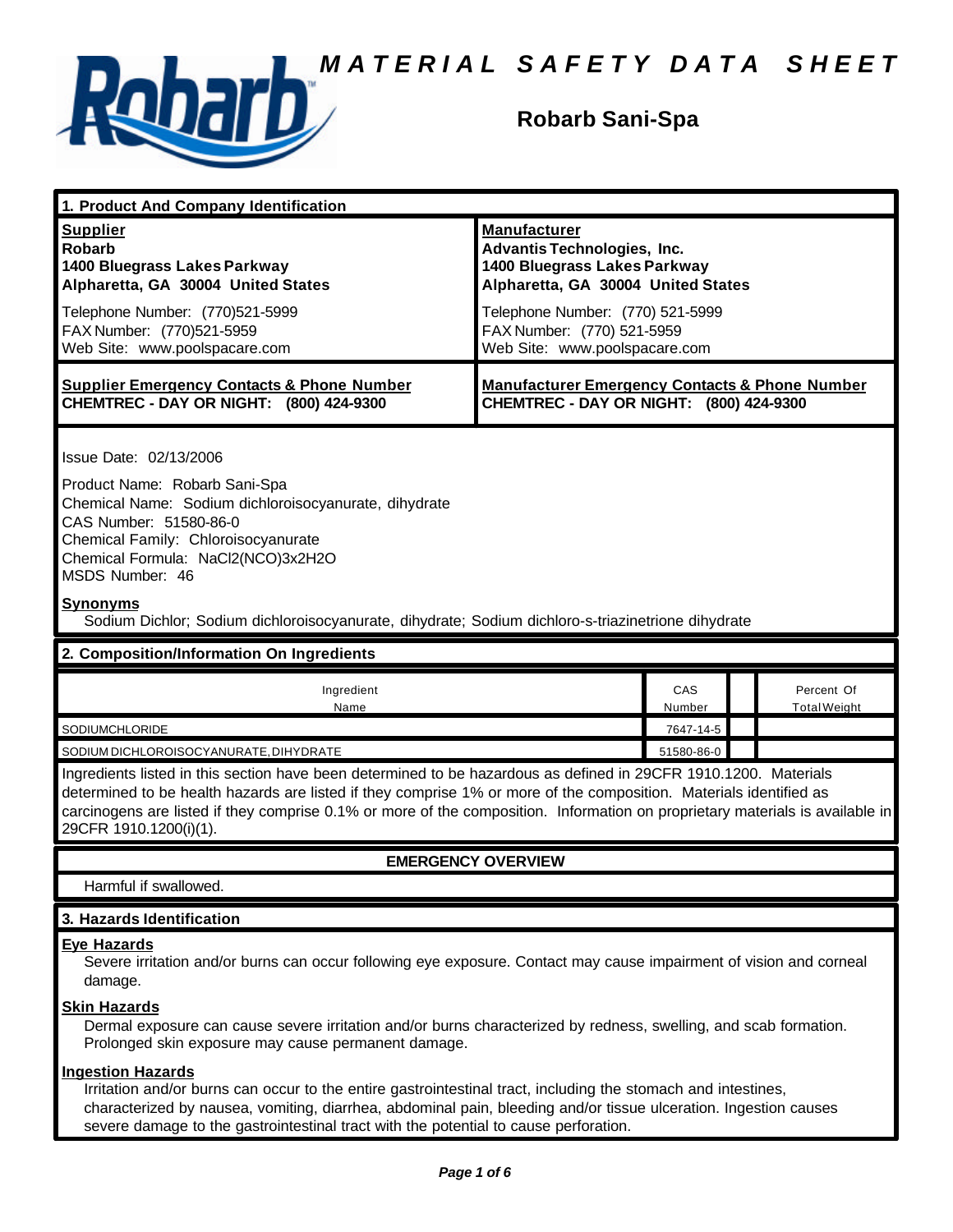## **Robarb Sani-Spa**

## **3. Hazards Identification - Continued**

## **Inhalation Hazards**

Irritating to the nose, mouth, throat, and lungs. It may also cause burns to the respiratory tract with the production of lung edema that can result in shortness of breath, wheezing, choking, chest pain, and impairment of lung function. Inhalation of high concentrations can result in permanent lung damage from the corrosive action of the lung.

## **Signs And Symptoms**

Irritation of eyes and respiratory passages.

## **Conditions Aggravated By Exposure**

Asthma, respiratory and cardiovascular disease.

## **First Aid (Pictograms)**



## **4. First Aid Measures**

#### **Eye**

Holding the eyelids apart, flush eyes promptly with copious flowing water for at least 20 minutes. Get medical attention immediately.

#### **Skin**

Remove contaminated clothing. Wash skin thoroughly with mild soap and plenty of water for at least 15 minutes. Wash clothing before re-use.

### **Ingestion**

If swallowed, wash mouth thoroughly with plenty of water and give water to drink. Get medical attention immediately. Never give an unconscious person anything to drink.

## **Inhalation**

In case of dust inhalation or breathing fumes released from heated material, remove person to fresh air. Keep him quiet and warm. Apply artificial respiration if necessary and get medical attention immediately.

## **Note To Physician**

Corrosive. No specific antidote. Treat symptomatically and supportively. In case of ingestion do not induce vomiting.

## **Fire Fighting (Pictograms)**



## **5. Fire Fighting Measures**

Flash Point: N/A °F Autoignition Point: N/A °F

## **Fire And Explosion Hazards**

When heated to decomposition, may release poisonous and corrosive fumes of nitrogen trichloride, chlorine and carbon monoxide.

## **Extinguishing Media**

Water. Do not use dry chemical extinguisher containing ammonia compounds.

## **Fire Fighting Instructions**

Fire fighters should wear full protective clothing and self-contained breathing apparatus (SCBA) in positive pressure mode. Cool containers with water spray. On small fires, use water spray or fog. On large fires, use deluge or fog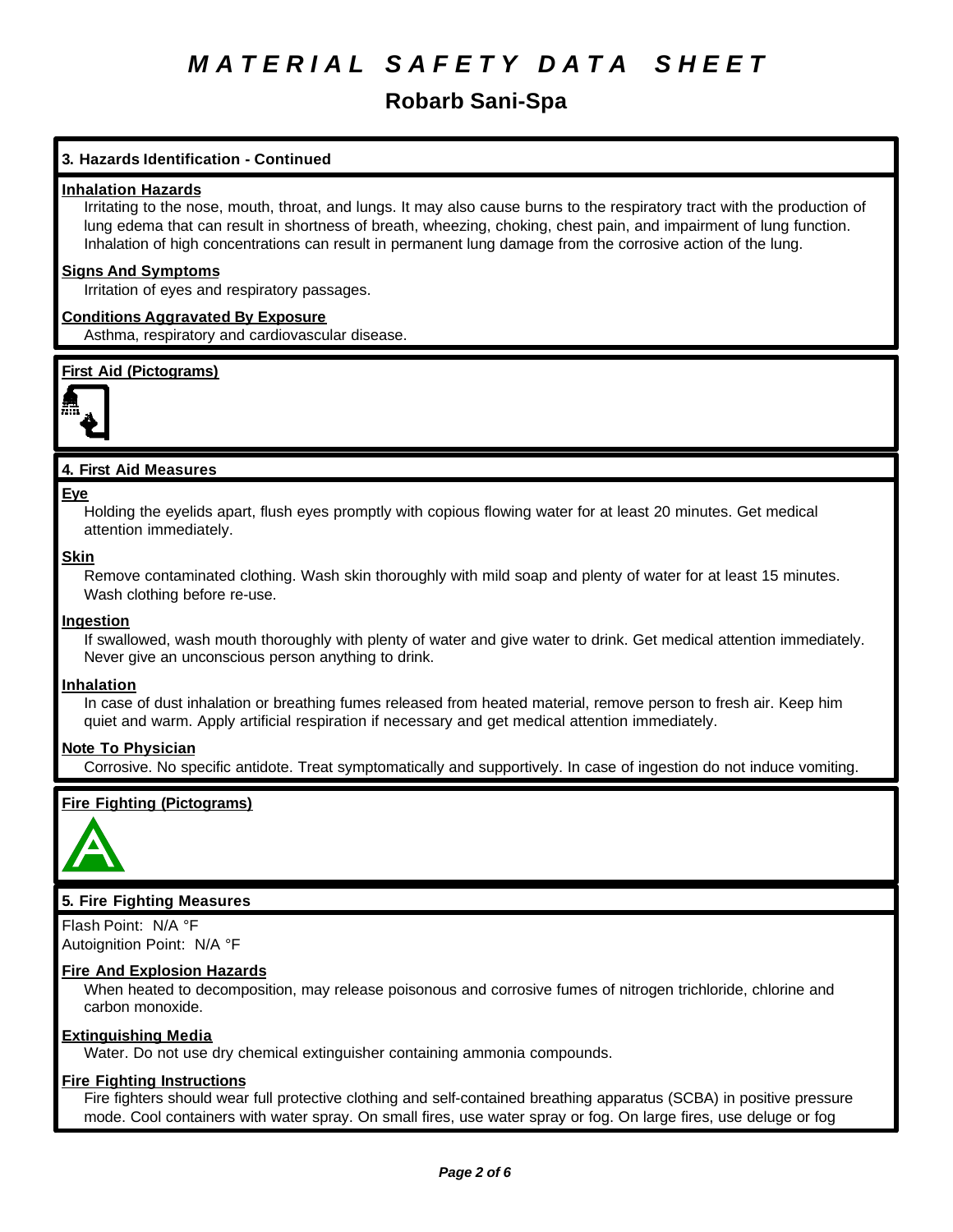## **Robarb Sani-Spa**

## **5. Fire Fighting Measures - Continued**

## **Fire Fighting Instructions - Continued**

streams. Flooding amounts of water may be required before extinguishment can be accomplished.

## **6. Accidental Release Measures**

**For small spills in a well-ventilated area**, wear a NIOSH approved half-face or full face tight fitting respirator or a losse fitting powered air purifying respirator equipped with chlorine cartridges. Chemical goggles should be worn when using a half-face respirator. In addition to respiratory protection, wear coveralls; chemical resistant gloves; chemical resisitant footwear; and chemical resistant headgear for overhead exposure.

**For clean up of large spills, or small dry spills in confined areas**, wear full-face respirator with chlorine cartridges or a positive pressure supplied air respirator. Additionally, body protection should be impervious clothing covering the entire body to prevent personal contact with material. CAUTION - Protection concerns must also address the following: If this material becomes damp/wet or contaminated in a container, the formation of nitrogen trichloride gas may occur and an explosive condition may exist.

**After Spill / leakage:** Hazardous concentrations in air may be found in local spill area and immediately downwind. If spill material is still dry, do not put water directly on this product as a gas evolution may occur.

**On Soil:** Do not contaminate spill material with any organic materials, ammonia, ammonium salts, or urea. Clean up all spill material with clean, dry dedicated equipment and place in a clean dry container.

**On Water:** This material is heavier than and soluble in water. Stop flow of material into water as soon as possible. Begin monitoring for available chlorine and pH immediately.

## **In Air:** Vapors may be supressed by the use of water fog.

## **7. Handling And Storage**

## **Handling And Storage Precautions**

**Keep out of reach of children.** Store material in a cool and dry place.

## **Handling Precautions**

Do not take internally. Avoid contact with skin, eyes, clothing. Upon contact with skin, eyes, wash off with water.

## **Storage Precautions**

Store in a cool, dry, well-ventilated area away from incompatible materials. Do not store at temperatures above 60C/140F. Product has an indefinite shelf-life limitation.

## **Work/Hygienic Practices**

Use safe chemical handling procedures suitable for the hazards presented by this material.

## **Protective Clothing (Pictograms)**



## **8. Exposure Controls/Personal Protection**

## **Engineering Controls**

Use local exhaust ventilation to minimize dust and chlorine levels where industrial use occurs. Otherwise, ensure good general ventilation.

## **Eye/Face Protection**

Use chemical safety glasses to avoid eye contact. Where industrial use occurs, chemical goggles maybe required.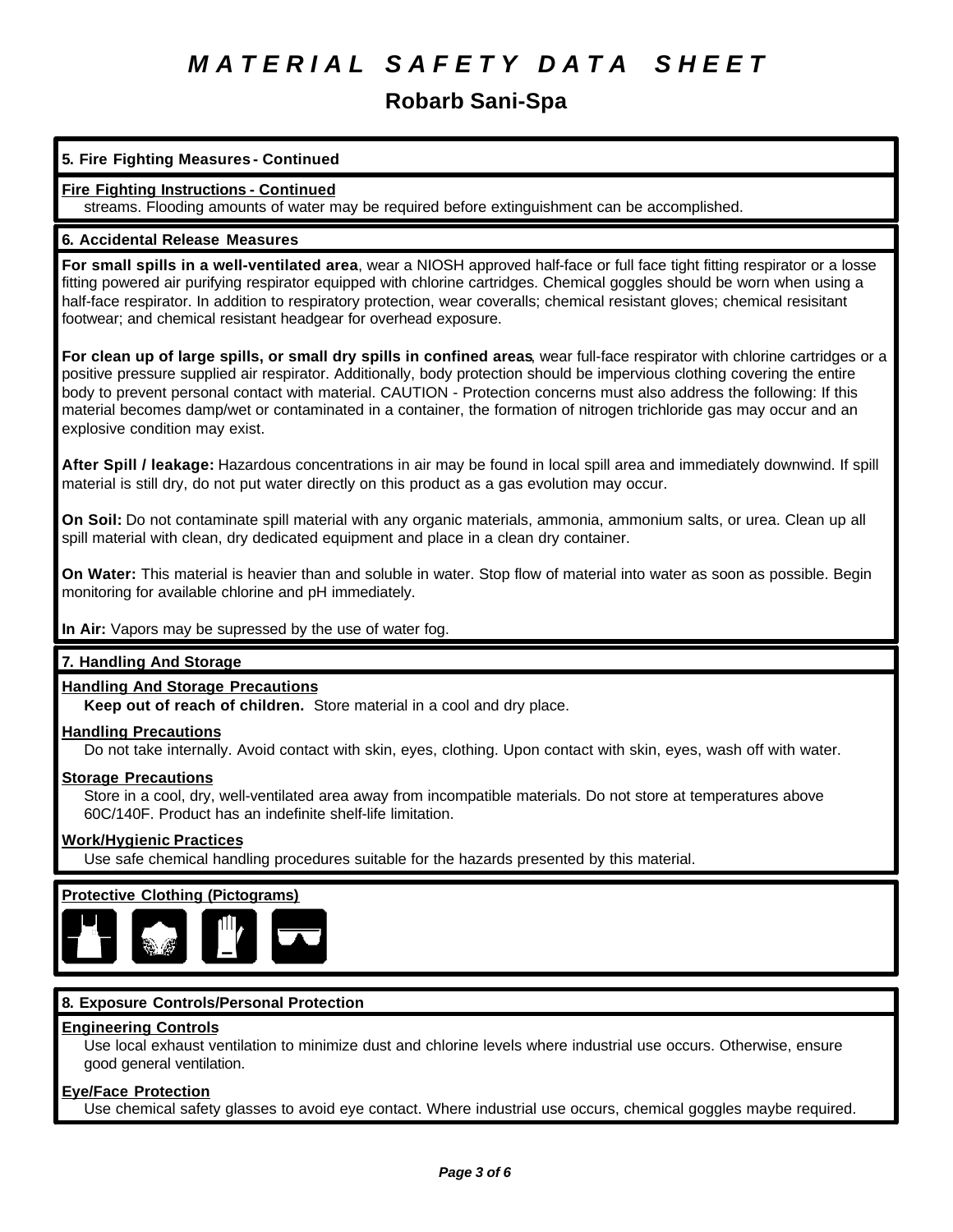# **Robarb Sani-Spa**

| 8. Exposure Controls/Personal Protection - Continued                                                                                                                                                                                                                                                                                                                                                                                                                                                       |  |  |
|------------------------------------------------------------------------------------------------------------------------------------------------------------------------------------------------------------------------------------------------------------------------------------------------------------------------------------------------------------------------------------------------------------------------------------------------------------------------------------------------------------|--|--|
| <b>Skin Protection</b><br>Neoprene gloves. Impervious body covering clothes, boots, and neoprene apron.                                                                                                                                                                                                                                                                                                                                                                                                    |  |  |
| <b>Respiratory Protection</b><br>When dusty conditions are encountered, wear a NIOSH/OSHA full-face respirator with chlorine cartridges for<br>protection against chlorine gas and dust/mist pre-filter. A respiratory protection program meeting OSHA 1910.134<br>and ANZI Z88.2 requirements must be followed whenever workplace conditions warrant a respirator's use.                                                                                                                                  |  |  |
| <b>Other/General Protection</b><br>Safety shower and eye bath should be provided. Do not eat, drink, or smoke until after-work showering and changing<br>clothes. Wear long sleeves.                                                                                                                                                                                                                                                                                                                       |  |  |
| 9. Physical And Chemical Properties                                                                                                                                                                                                                                                                                                                                                                                                                                                                        |  |  |
| <b>Appearance</b><br>White granular                                                                                                                                                                                                                                                                                                                                                                                                                                                                        |  |  |
| Odor<br>Mild chlorine-like                                                                                                                                                                                                                                                                                                                                                                                                                                                                                 |  |  |
| Chemical Type: Mixture<br>Physical State: Solid<br>Melting Point: N/A °F<br>Boiling Point: N/A °F<br>Specific Gravity: 0.96<br>Molecular Weight: NOT DETERMINED<br>Percent Volitales: NOT VOLATILE<br>Vapor Pressure: N/A<br>Vapor Density: N/A<br>pH Factor: 6-6.5 At a Concentration Of a 1% solution in water<br>Solubility: 25g/100ml at 30C<br>Evaporation Rate: N/A<br>Thermal Decomposition: Begins to lose 1 mole water at approzimately 50C; second mole water at 95C. Decomposes at<br>240-250C. |  |  |
| 10. Stability And Reactivity                                                                                                                                                                                                                                                                                                                                                                                                                                                                               |  |  |
| Stability: STABLE<br>Hazardous Polymerization: WILL NOT OCCUR                                                                                                                                                                                                                                                                                                                                                                                                                                              |  |  |
| <b>Conditions To Avoid (Stability)</b><br>Do not package in paper or cardboard. Do not heat above 240C (464F).                                                                                                                                                                                                                                                                                                                                                                                             |  |  |
| <b>Incompatible Materials</b><br>Organic materials, reducing agents, nitrogen containing materials, other oxidizers, acids, bases, oils, grease,<br>sawdust, dry fire extinguishers containing monoammonium compounds.                                                                                                                                                                                                                                                                                     |  |  |
| <b>Hazardous Decomposition Products</b><br>Nitrogen trichloride, chlorine, carbon monoxide.                                                                                                                                                                                                                                                                                                                                                                                                                |  |  |
| 11. Toxicological Information                                                                                                                                                                                                                                                                                                                                                                                                                                                                              |  |  |
| <b>Acute Studies</b><br>Rat Oral LD50<br>735 mg/kg<br>Rabbit Dermal LD50<br>>2000 mg/kg<br>Rat Inhalation LC50<br>>50 mg/m3/1hour<br>Eye Irritation (rabbit)<br>Corrosive<br>Dermal Irritation (rabbit)<br>Corrosive                                                                                                                                                                                                                                                                                       |  |  |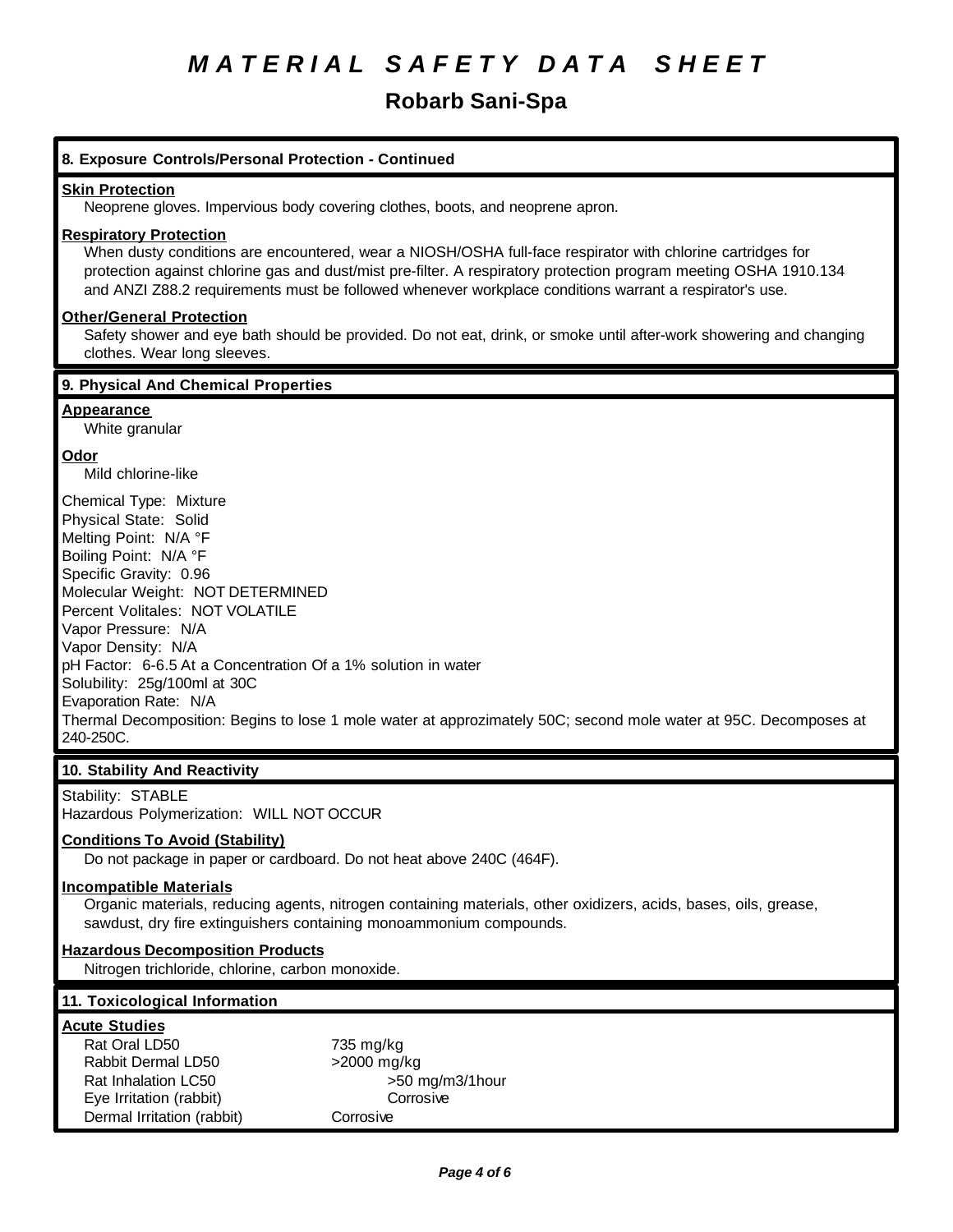# **Robarb Sani-Spa**

| 11. Toxicological Information - Continued                                                                                                                                                                                                                                                                                                                     |
|---------------------------------------------------------------------------------------------------------------------------------------------------------------------------------------------------------------------------------------------------------------------------------------------------------------------------------------------------------------|
| <b>Acute Studies - Continued</b><br>Dermal Sensitization (guinea pig)<br>Not a sensitizer                                                                                                                                                                                                                                                                     |
| <b>Acute Oral Effects</b><br>LD50 mg/kg Rat $>= 910$ gr/kg                                                                                                                                                                                                                                                                                                    |
| <b>Subchronic (Target Organ Effects)</b><br>This product is corrosive to all tissues contacted and upon inhalation, may cause irritation to mucous membranes<br>and respiratory tract. There are no known or reported effects from repeated exposure. Toxicological investigation<br>indicates it does not produce significant effects from chronic exposure. |
| <b>Chronic/Carcinogenicity</b><br>Chronic inhalation exposure may cause impairment of lung function and permanent lung damage.                                                                                                                                                                                                                                |
| <b>Teratogenicity (Birth Defects)</b><br>Sodium dichloroisocyanuric acid when given orally to pregnant mice from day 6 to day 15 of gestation, did not induce<br>any significant teratogenic effects.                                                                                                                                                         |
| <b>Mutagenicity (Genetic Effects)</b><br>Not mutagenic in five Salmonella strains with or without metabolic activation.                                                                                                                                                                                                                                       |
| <b>Conditions Aggravated By Overexposure</b><br>Asthma, respiratory and cardiovascular disease.                                                                                                                                                                                                                                                               |
| 12. Ecological Information                                                                                                                                                                                                                                                                                                                                    |
| <b>Acute Toxicity - Fish And Invertebrates</b><br>96 hour - LC50 - Fish<br>0.22 mg/l (Rainbow Trout)<br>0.28 mg/l (bluegill sunfish)<br>48 hour - LC50 - Daphnia magna 0.2 mg/l                                                                                                                                                                               |
| <b>Acute And Dietary Toxicity - Birds</b><br>Bobwhite quail, acute oral LD50 730 mg/kg<br>Mallard duck, acute oral LD50<br>3300 mg/kg<br>Mallard duck, dietary LC50<br>>10,000 ppm<br>Bobwhite quail, dietary LC50<br>>10,000 ppm                                                                                                                             |
| 13. Disposal Considerations                                                                                                                                                                                                                                                                                                                                   |
| Refer to applicable local, state and federal regulations as well as industry standards.                                                                                                                                                                                                                                                                       |
| 14. Transport Information                                                                                                                                                                                                                                                                                                                                     |
| <b>Proper Shipping Name</b><br>NOT REGULATED                                                                                                                                                                                                                                                                                                                  |
| <b>Hazard Class</b><br>NOT REGULATED                                                                                                                                                                                                                                                                                                                          |
| <b>DOT Identification Number</b><br><b>NONE</b>                                                                                                                                                                                                                                                                                                               |
| 15. Regulatory Information                                                                                                                                                                                                                                                                                                                                    |
| <b>U.S. Regulatory Information</b><br>Reported in the EPA TSCA Inventory                                                                                                                                                                                                                                                                                      |
| <b>SARA Hazard Classes</b><br><b>Acute Health Hazard</b><br>Fire Hazard                                                                                                                                                                                                                                                                                       |